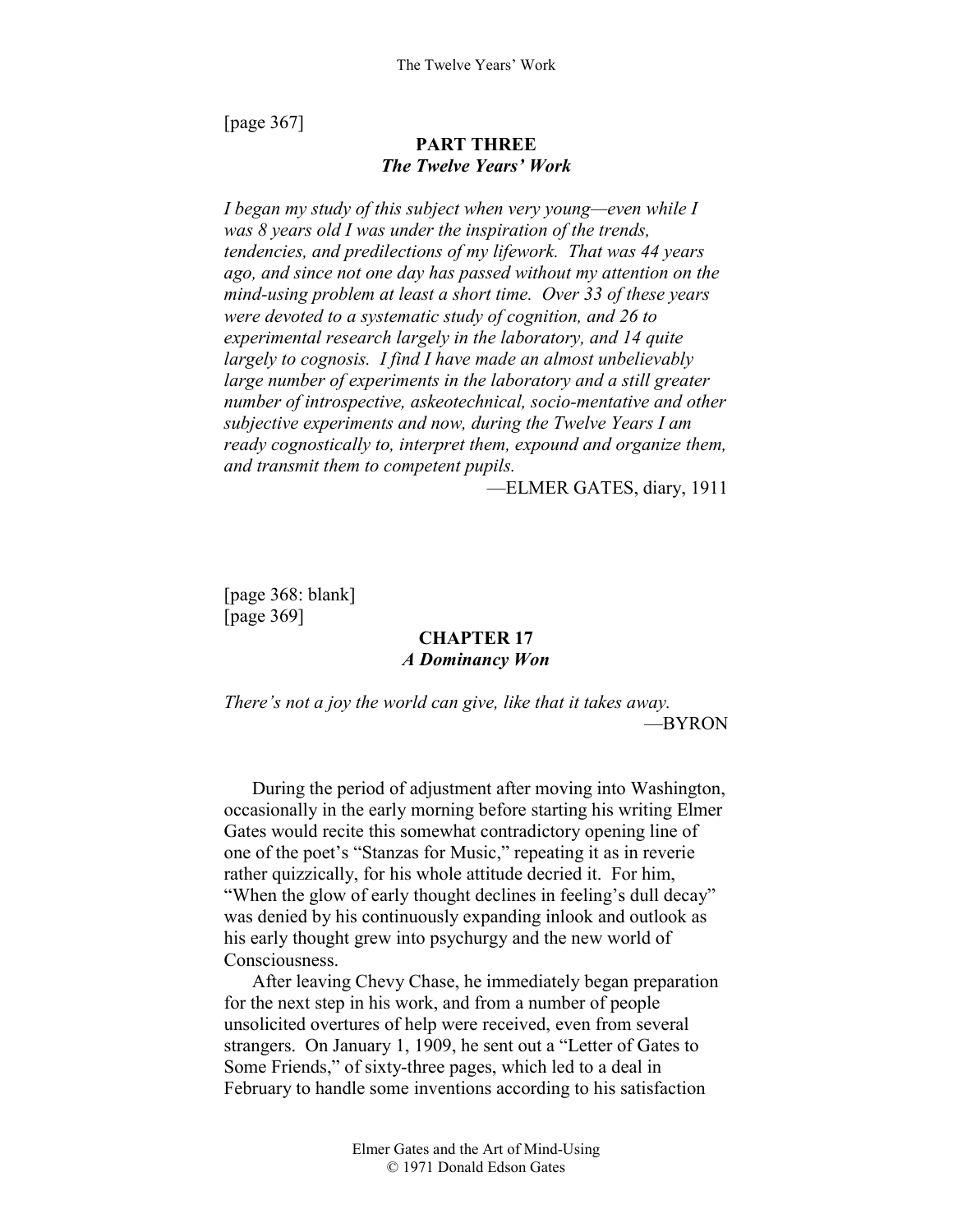and psychurgic principles, giving to the parties the privilege of establishing an "Affiliated Research Department of the Laboratories of Psychology and Psychurgy." He had come to believe that no one would ever make a success of his inventions by direct

## [page 370]

attempts to freeze him out of legitimate rights, or by clever legal arrangement to secure his real assets. He had grown indifferent to such attempts. On the contrary all those to whom he had from time to time donated inventional ideas to help their development or assist some phase of World Work had inevitably profited. "Although the vultures seem to be devouring the carcass of the Chevy Chase Laboratory and carrying it away piece by piece, the soul of that institution still abides in the psychurgic work," his letter stated.

In his "Confidential Report of the Year 1909 on the Psychurgic Work," written in early April, Gates described his next step as making money for a "Preliminary Exhibit" of his main results to obtain larger means for establishing and supporting a bureau of some one science. With these facilities he would teach psychurgy and train assistants for the next Twelve Years' work. In the meantime he would continue the organization of affiliated research departments. He had been able to devote most of his time to his main work because whenever the prospect of a business deal occurred he would always wait to see if in the ordinary course of events an opportunity would come without his getting tied up in business. For over thirty years one had arrived in time, but now he needed a bigger opportunity. The struggle for money had already consumed too much time, so that only by strict economy of health and energy could he hope to complete his task. "Naught else than my awareness of the heavy weight of the world's ignorance and woe, thrust upon my sympathies at all hours, would have driven me through this long and difficult journey in search of knowledge that will tend towards an amelioration of human life. Not even my superlative joy in creative work, nor any other selfish motive. It is difficult for neighbors or even most associates to understand the depths and intensity of love for the human race that may animate one who thankfully discovers he has abilities which if utilized will be of fundamental use to them. Not until he saw a drowning man did the apparently indifferent onlooker realize the struggling instinct and intensity of feeling which impelled him at once to risk his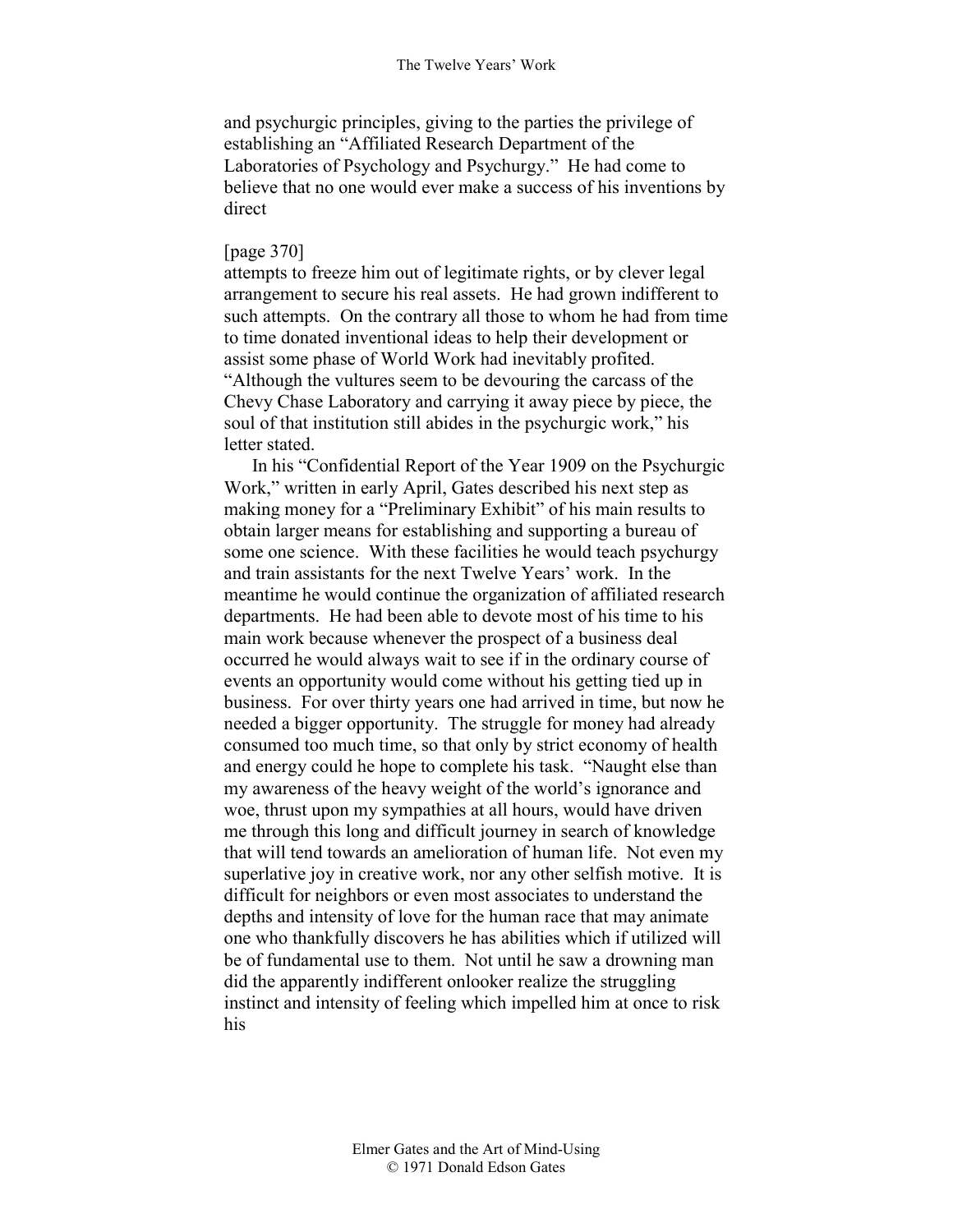## [page 371]

life in attempting to save a stranger. Not until a man realizes he has actual help for the human race does he know with what inexorable urgings and love he will be impelled into his mission." So wrote Gates in this report. His close friend Thomas Hovenden, a successful artist with everything to live for, had not hesitated in his attempt—which cost him his life—to save a child from under the menacing hooves of the heavy horses drawing a beer wagon.

The Psychurgic Work was planned to be the private and personal work of a series of laboratory leaders who were to be affiliated in a cooperative endeavor. One of these of course would be the Elmer Gates Laboratories. Out of these were to come the data of the work. There is no record of other laboratories, but Gates wrote to his friend Senator Towne in 1900: "There are sacred obligations of mine with an organization which is not of a public character and in which I am a chief factor—an organization whose welfare lies enthroned more nearly in the center of my heart than matters of money or fame; and my ability to keep my obligations therewith are prerequisites to any deal."

His study of the mind led thousands of devotees of all kinds of "faiths, fads, and isms" to quote Gates in all sorts of imaginary tales, and he found it no easy task to sift those "precious few who really wanted the truth" and were willing to submit their beliefs and theories to stern scientific tests and not claim as true what they did not know. His study of the sciences and arts by psychological methods also attracted the curiosity of orthodox scientists, "some few of whom were not frightened by the evident trend of psychophysical investigation towards a recognition of the causative effects of Consciousness in the Cosmos." In his attempts to organize the psychurgic World Work, he stressed the necessity of cooperating associates having "the superb honesty not to pretend to know what they really did not know."

To aid in financing these plans he announced the need for a solicitor and organizer who would involve this work with none of his own activities, businesses, beliefs, or theories. This requirement

### [page 372]

was difficult enough and was never realized, but finding helpers in the World Work was even more exacting. It was imperative to teach at all times only scientifically established knowledge tested by all known methods of validation. Until beliefs have been so established, they could not form part of the work or be used as data in the Mind Art. He did not wish to endorse any belief or join any "society, fad, or colony." At different times he was approached by parties connected with movements who argued that if he really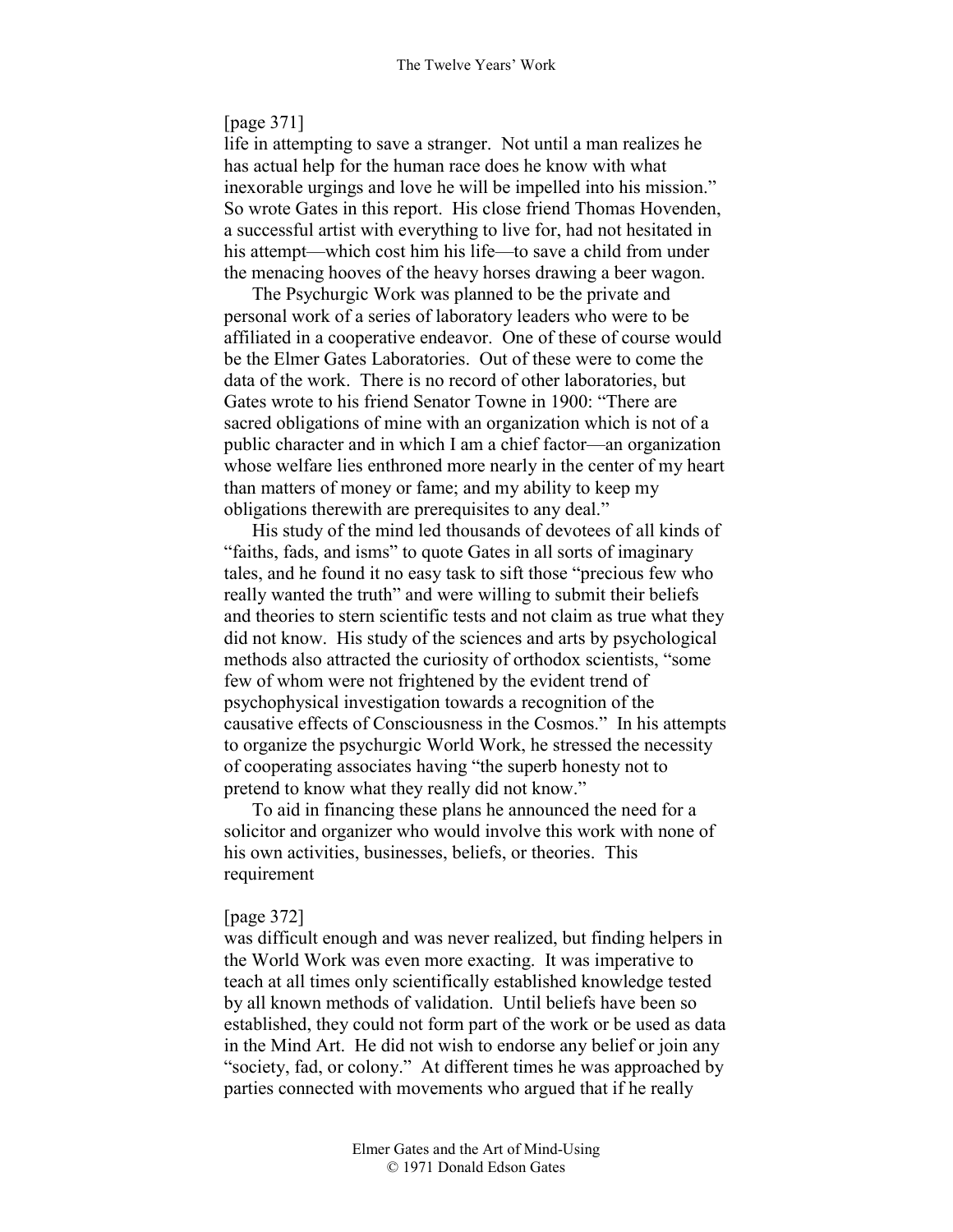loved humanity he should give all his discoveries and inventions to their cause. The severe test always came when the leaders were asked if they were willing to limit their talk and teachings to scientifically demonstrated knowledge.

"It will be one of the religious ideals of the World Work to devote a whole long life of earnest endeavor to the working out of the natural expression of whatever genius we may have so we may offer its results as a finished product, as a completed lifework, to our fellow World Workers and through them to humanity. We will offer our lives as a lifework to the great cause of human betterment, and seek to live as long as possible to arrive at mature judgment. We will be more willing to live for our cause than die for it. . . . Hence—O Brother of mine in the great CAUSE, I ask you to allow me to remain free from joining your societies or endorsing your beliefs, but on that account I am not any less able to give you all I have to give of that kind of gifts you are prepared to use." So the report stressed.

There were not many who could do just what Gates wanted, and who were free and willing. Of those few with first-class abilities and inspired by a true love of mankind, most were already committed to some business or career or yoked to some hampering belief. Most of those morally desirable, with enthusiasm for the World Work, were so hopelessly devoid of necessary intellectual ability and technical knowledge of some line of research that they were useless, while those with ability and training were deficient in the other qualities. He distinguished two broad classes of minds influential in modem affairs, the report

### [page 373]

continued: the religio-philosophical and mystical; and the technically practical and scientific. One was overawed by the mystery and the sublimity of the known and fear of the unknown, and followed a blind faith in some belief or certain leaders; the other preferred proven knowledge. "The foreglow of the Dawn was in the latter, the afterglow of the Past in the former. The best of the past survived potently in the former with the spirit of holy endeavor; and among them were some of the rarest natures and greatest persons, filled with intense love for humanity and for what they believed to be the One and Highest." They were ready to make any sacrifice for what they believed true (however absurd it was scientifically or practically), but were so totally lacking in scientific ability and technical knowledge that they were unable to discriminate between what had been proved by valid evidence and what had not, between the true and the plausible. "I have patiently and intimately studied them in their various beliefs, systems, societies and movements. I have entered into the spirit and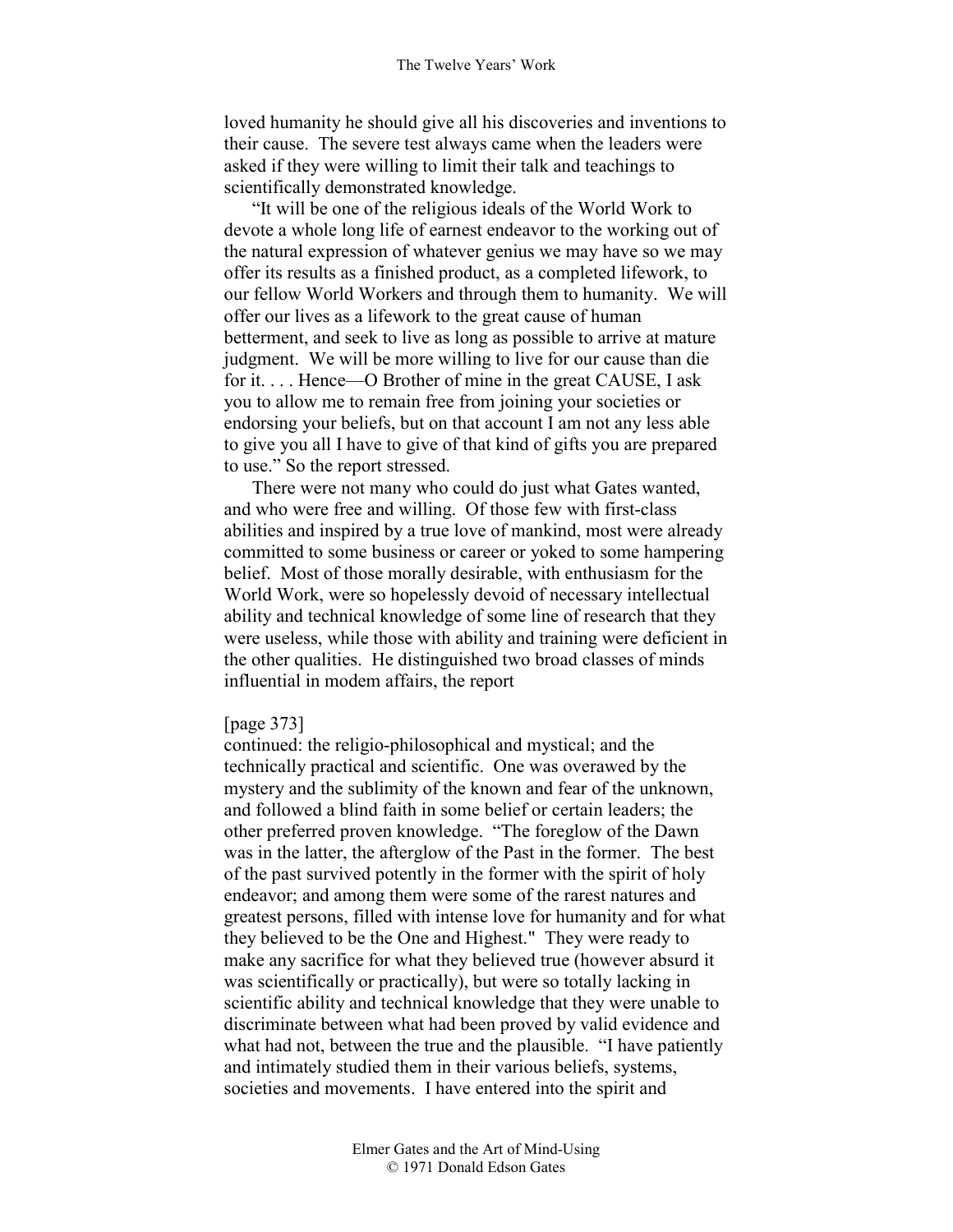atmosphere, looking for that truth or feeling which animates them; entered into their evidences with an open mind; and while I have found great persons and fine ideals (the best raw material for the New Era), I have been convinced that their fundamental mistake is they are not sufficiently in touch with the spirit and methods of science. If they can be induced to teach only that which is demonstrated and validated knowledge, they will form the best workers to carry science to the world.

"In like manner," Gates continued in the report, "I have summered and wintered with the modern scientist, and know that with all his intellectual ability and technical knowledge, there is only one in a thousand who is emotionally and religiously constructed to feel deeply the sacred cause of human progress as a mission for his direct endeavor. There is only occasionally one who does not shut out from his consciousness, by a skepticism which *refuses to investigate*, more or less of the Dawn. There is real religious significance to knowledge and a sacredness to human life and a relatedness to the Cosmic Process toward

## [page 374]

which scientists are tending, but to which most have not yet arrived; but some of the greatest minds belong to this class."

To carry on the work as outlined required both types of minds. In all attempts to improve the conditions of humanity it is necessary first and foremost, he emphasized, to know indubitably how to discriminate between truth and error, fact and theory, knowledge and hypothesis, science and belief; otherwise there can be no real progress. The *fundamental method of human progress* is to apply the art of discovery to the sciences, preferring no one over another and omitting none; and so far as results are applicable to human needs, they should be made available. "Then the holy work of human betterment will be directed by the trend of knowledge and events and not by mere theories and personal schemes and beliefs, and we will avoid the ever-repeated mistake of attempting to force upon the world our own petty plans as substitutes for the Cosmic Process."

The report concludes with a summary of some of the special rules and principles of the psychurgic work; it points out that any organization for cooperative action according to specialized individual fitness requires the system and guidance of psychotaxic methods. The Thirty-three Years' work he had just completed gave methods for organizing operations of the intellect; the next Twelve Years' work would organize methods for feelings, emotions, and subconscious processes; then the Seven Years' work would likewise organize conations. Until their completion, no organization would be formulated. Any person in the world was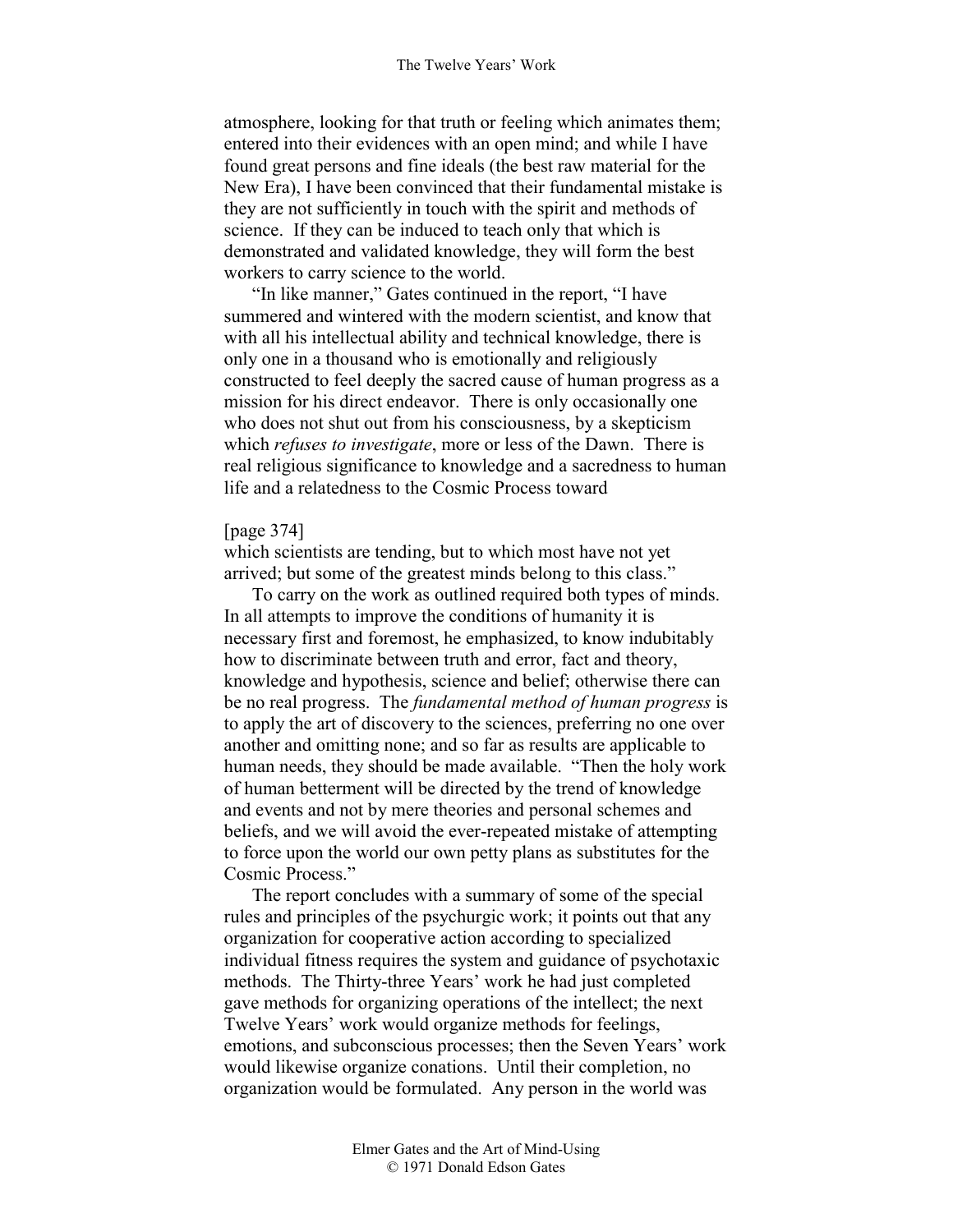eligible. To make validated scientific discoveries the basis of all work, and to go no faster, was one of the religious principles of psychurgy. Only scientifically validated knowledge and a scientifically formulated art of using the conscious states and processes is the fundamental method of progress; and Consciousness is the fundamental cause of progress. The cognostic criterion requires a systematic re-observation and reclassification of the data of the sciences. A new social and industrial system is necessary; the ideals and methods of today

## [page 375]

are incomplete and insufficient (brotherly love will not solve most problems); and until reformers have made a serious study of conscious states and processes, they are not competent to act. The immediate mission of the psychurgic work is to re-observe, validate, and classify the sciences, with facilities for teaching them. This report was witnessed by Theodore L. and E. D. Pitt, father and son, who were associated with Gates in his War for Peace program. The report closed with the final admonition that none of its material was to be disclosed to friends or member societies, fearing misinterpretation.

His friend Clifford Howard wrote from California to Gates: "What is the impelling spirit of human progress? It is not inherent in the race." On December 8, 1908, during the last month at Chevy Chase with its impending crisis, Gates replied that Consciousness is the basis of human progress. "The greatest factor in human progress is a Great Person, and increasingly so as evolution advances. As Whitman says in substance: 'produce great persons and the rest follows; institutions, religions, and civilizations stand aside and let them pass and then follow after.' But progress is the outcome of something more than individualism. In a great person the Cosmic nature of Consciousness is more fully manifested than in lesser minds; the mind has attained a higher evolutionary development and a more universalized expression and partakes of a larger portion of the universe. I am not trying to be mystical: if a million radiometers were placed in sunlight every one would begin to revolve at once, and notwithstanding individual peculiarities, each would revolve more rapidly if the sun's rays got stronger and less rapidly if the rays got weaker. Its efficiency would depend upon its completeness as an instrument, just as man's efficiency depends upon his completeness as a mind. The greatest person and the greatest radiometer would do the best work because each most nearly corresponds with the Cosmic conditions of success. All the radiometers would respond to fluctuations in the sun's rays, to a force outside themselves and to that extent function non-individually; in like manner a million minds may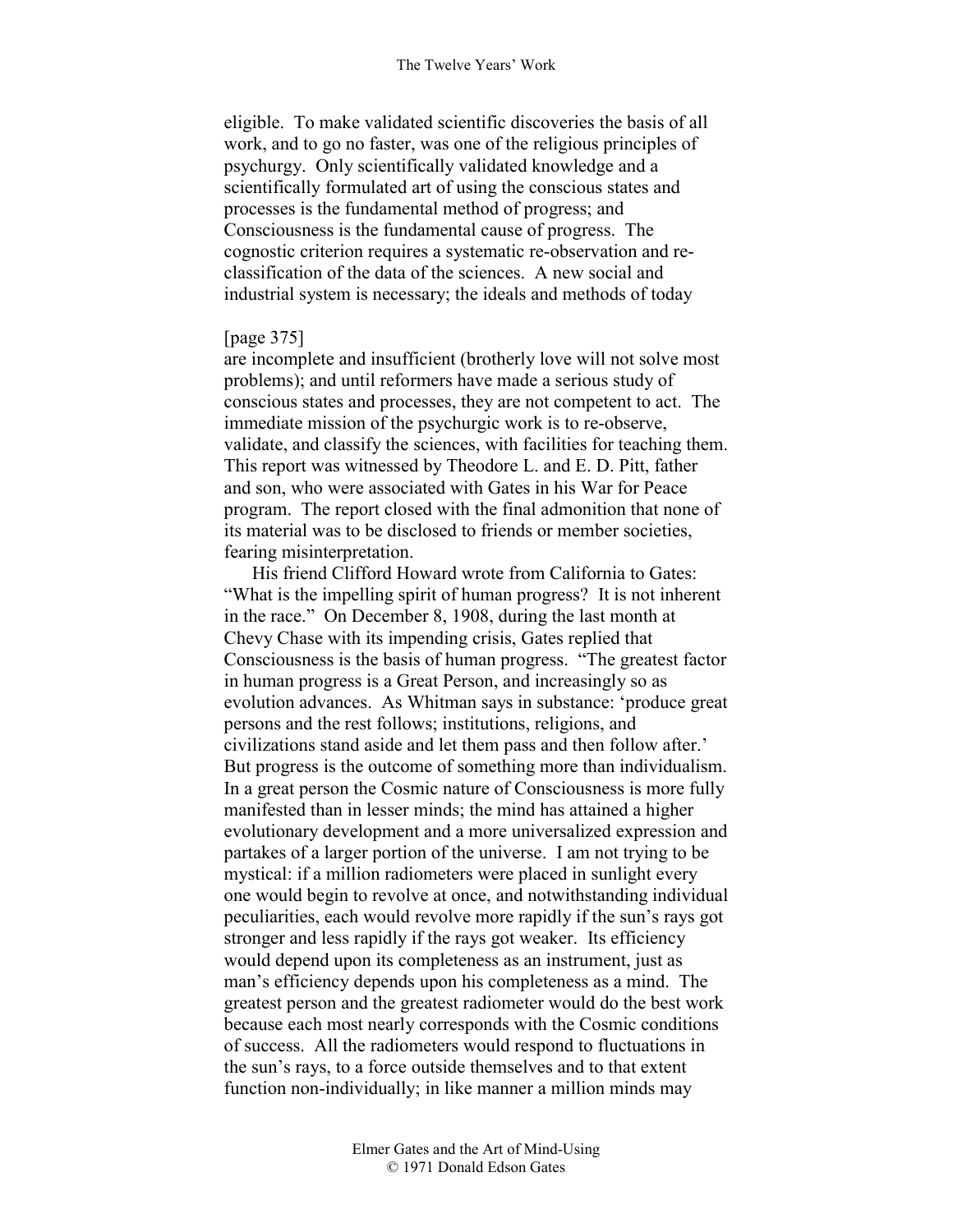## [page 376]

respond to Cosmic influences outside themselves, as for instance to the inherent nature of Consciousness that is immanent in each mind, and thus function non-individually and more perfectly as they become greater and completer persons. That is, Consciousness has its own nature and mode of activity whomever it manifests; and to its laws all mind must conform. . . .

"The very nature of Consciousness and the modes of its activities underlie all forms of life and organic progress. As manifest in a mind, Consciousness prefers pleasurable to painful states; it organizes experiences by classifying them and because Consciousness can detect likenesses between states as well as differences, classification is unavoidable; it prefers a true picture of its surroundings to a false one, and so on. Therefore the fundamental cause of progress appears to lie in the very nature of Consciousness, and this nature is Cosmic. . . ."

The period of adjustment before getting well into the Twelve Years' work was to be devoted for two years or so to solving the ever-perplexing problem of livelihood and support of the psychurgic work. It was also a time of increased skill in using mentative dominancies. Gates understood his mind well enough to know it would never handle the financial problem, except in a temporary manner, unless it could be induced to take up the problem psychurgically and make discoveries. His mind must become dominant on finances, but first it must get interested, and that was the difficulty. He was sick and tired of inventions, they gave so much trouble; his ideas were so frequently stolen, and people were so unscrupulously greedy and frequently dishonest that he disliked being involved in business dickerings. Not that the inventions were not good, he remonstrated (over a dozen had been appropriated and were in use), but he did not like the spirit in which business was done. The task, then, was to establish a practical, or conative, dominancy of livelihood and business. But his mind was to reach it deviously through other important dominancies: one in paideutics (teaching), and one in sophics (philosophy and religion).

His first intentional teaching leading to the paideutic dominancy

## [page 377]

was begun sometime before May 1909, during a peripatetic walk over the new Rock Creek Bridge with two prospective students: his sister-in-law and secretary, Pearlie, and her friend Marian Lee Patterson, daughter of his good friends. The latter student's mind did not take up acoustics and music as supposed, but philosophy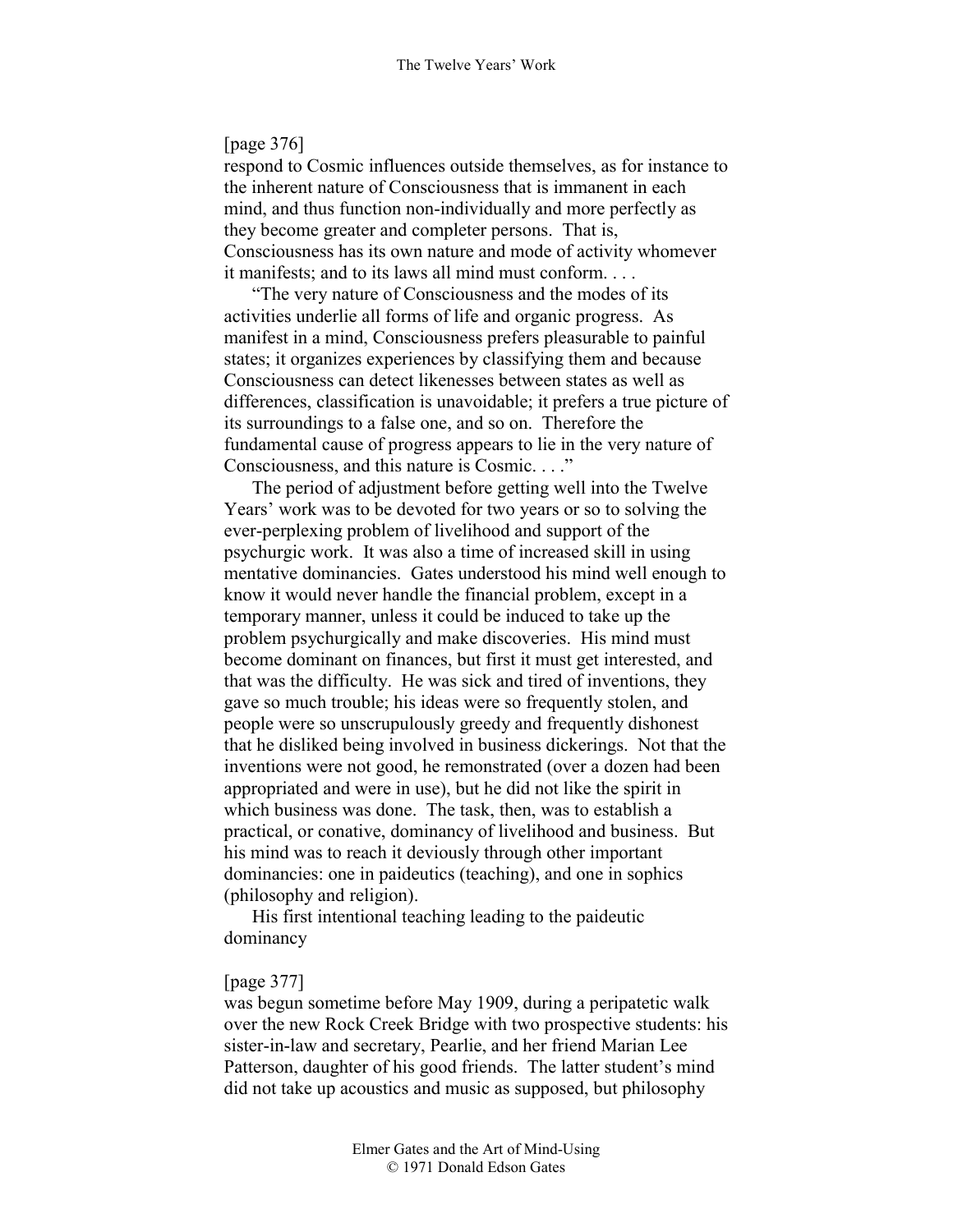and religion (sophics); while the former student also wanted further insights into religion. Thus Gates was stimulated in paideutics as well as in sophics. It was necessary to prepare a special Propaedeutic, one that would serve for the Twelve Years' work. While he was writing this, his mind had to rearrange and recoordinate its previously acquired philosophical data; and by going over them again and again he became functionally dominant, and was stimulated to take further steps in sophiology.

The importance of this subject to a beginning student soon became apparent. Every person who does any thinking at all, Gates reasoned, has arrived at opinions of some kind about life and the world; no matter how crude, they are his philosophy. Therefore, as a philosophy cannot be avoided, it is incumbent on one to attempt to make it as true and helpful as possible. The psychurgic student must not leave so vital a matter to chance, but should systematically determine his philosophy for himself; should seek the original data and sources, and according to his Level, think it out, influenced by others only so far as they lead him to data that he may know for himself. Science, especially when validated, teaches how to make rational choice within the nature of experience, but one is constantly compelled to choose and act in matters in which he has no such experience and no knowledge; and then one acts *at once* according to his interpretation of the Cosmos, which requires a philosophy.

By psychurgic laws the best lines of effort could be selected, and upon the selective process could be brought philosophical data validated to definitely known degrees. But out of a vast group of validated lines of useful effort, one must still choose a few and carry them out, and this choice cannot always be directed by esthesis (feeling)—the esthesis will be the result of the

### [page 378]

choice. It will be either desirable or not, and we cannot tell unless philosophy is able to direct us. That is, a deliberate choice of lines of effort depends on one's philosophy or lack of it. This choice will differ according as one is filled with benevolent altruism or selfish egoism; whether one is a Christian or a Moslem, a scientist or an uneducated person. This shows the vital relation of philosophy to religion and of both to human progress.

It is the province of science to interpret Being so far as knowledge goes, but we are compelled to live in Being even if our knowledge covers only a small part of it; so it is necessary constantly to act as if we knew all about it. Therefore we make an unavoidable interpretation of the Known plus the Unknown plus our relation to it—and this is philosophy.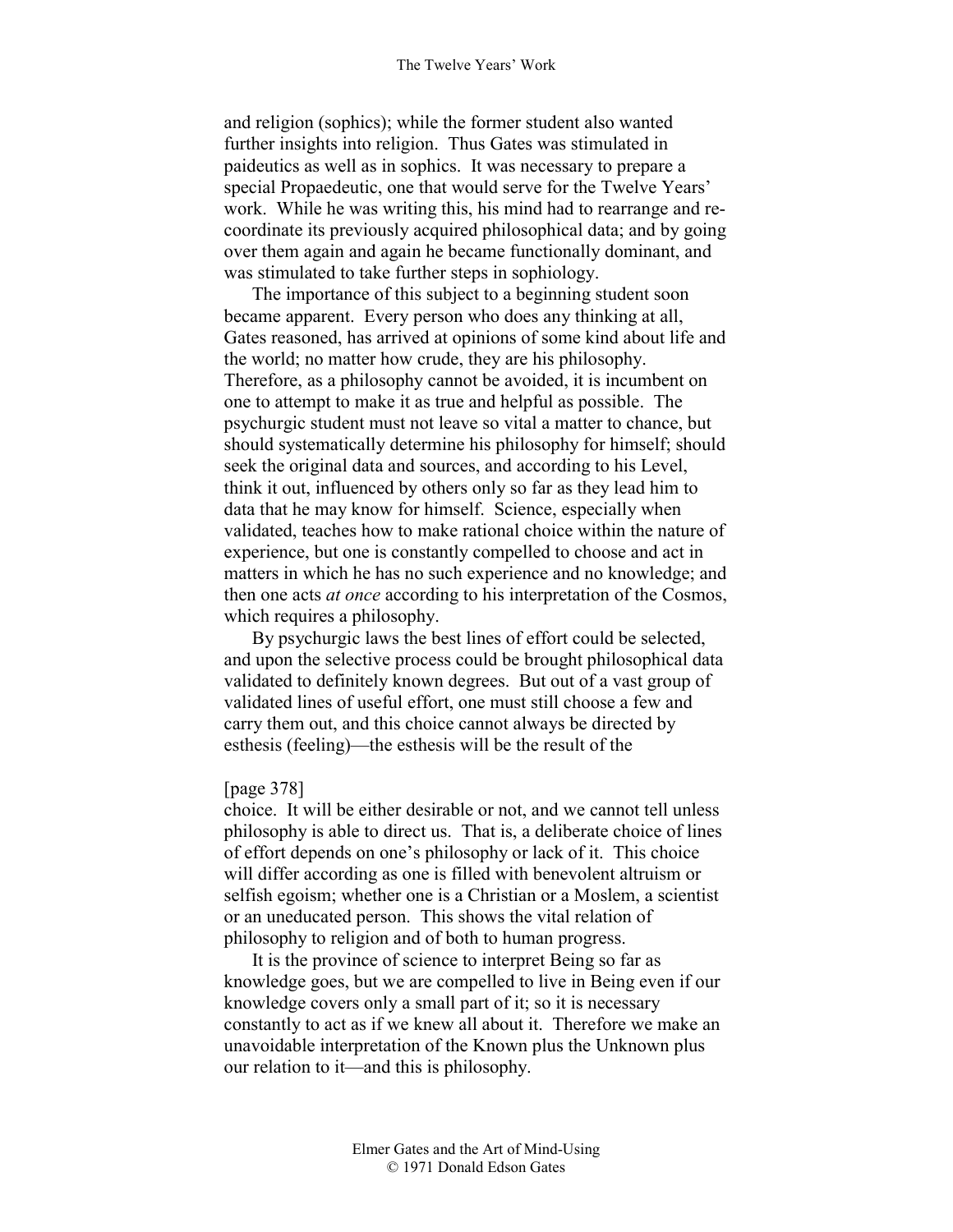When by his art of discovery Gates discovered cognosis, which as a more fundamental mode of knowing is a scientific epistemology, he began to consider this art a method applicable to philosophy, or rather, he concluded, a method of philosophy and a philosophy. The philosophies of the future will be directed toward the acquisition of more mind (conscious structures and Consciousness embodiments) in order to have a more completely valid "constitution of the mind" and a better comprehension, reasoning facility, and philosophizing ability by means of which to discover and construct our *unification* of knowledge and to adapt it perpetually to human progress. Philosophy is not a matter of dialectic but of growth; not so much a question of universal truths as man's evolved mental ability to apply them logically and practically and his ideating and cerebrating ability to discover them.

While under this paideutic and sophic dominancy, he wrote Volume I of "Outline of Psychurgic Paideutics," in twelve volumes, dividing it into three degrees of Studentship: (1) Cognition, (2) Cognosis, (3) Sophics. Included were the Studentship Lessons; examples from his diary of excursions of discovery into sophics; and Symbols and Glossary. He defined paideutics as the art of acquiring the knowledge, esthesias, and urgations

## [page 379]

belonging to any subject, enjoyment, or work. Paideutics was divided into prepropaedeutics, propaedeutics, paideutics proper, and superpaideutics. For each there was a branch of automathics (self-learning), and pedagogics (teaching). This outline of the Twelve Volumes remained his final classification of Psychurgy, although various condensed versions were planned later when he realized he would not have time to complete it. Future psychurgic students would have to finish the task. One cannot read these Studentship Lessons in Volume I without feeling inspired to do better and live a better moral, ethical, and religious life, to develop one's abilities and genius-capacities as a duty and a privilege. The reader is convinced that if the psychurgic student spent the energy and time usually required for an education, he would succeed in attaining a more complete self-expression, a more skillful vocation, and a more useful and happy life.

By December 1909, under pressure of living expenses, Gates felt compelled to abandon this sophic dominancy, which was producing such a rich harvest of the knowledge he then most needed. It reached its climax, in his opinion, with his discovery of the Graded-Steps-Series method of research and validation. This Disparate-Steps principle is immanent in all existence; through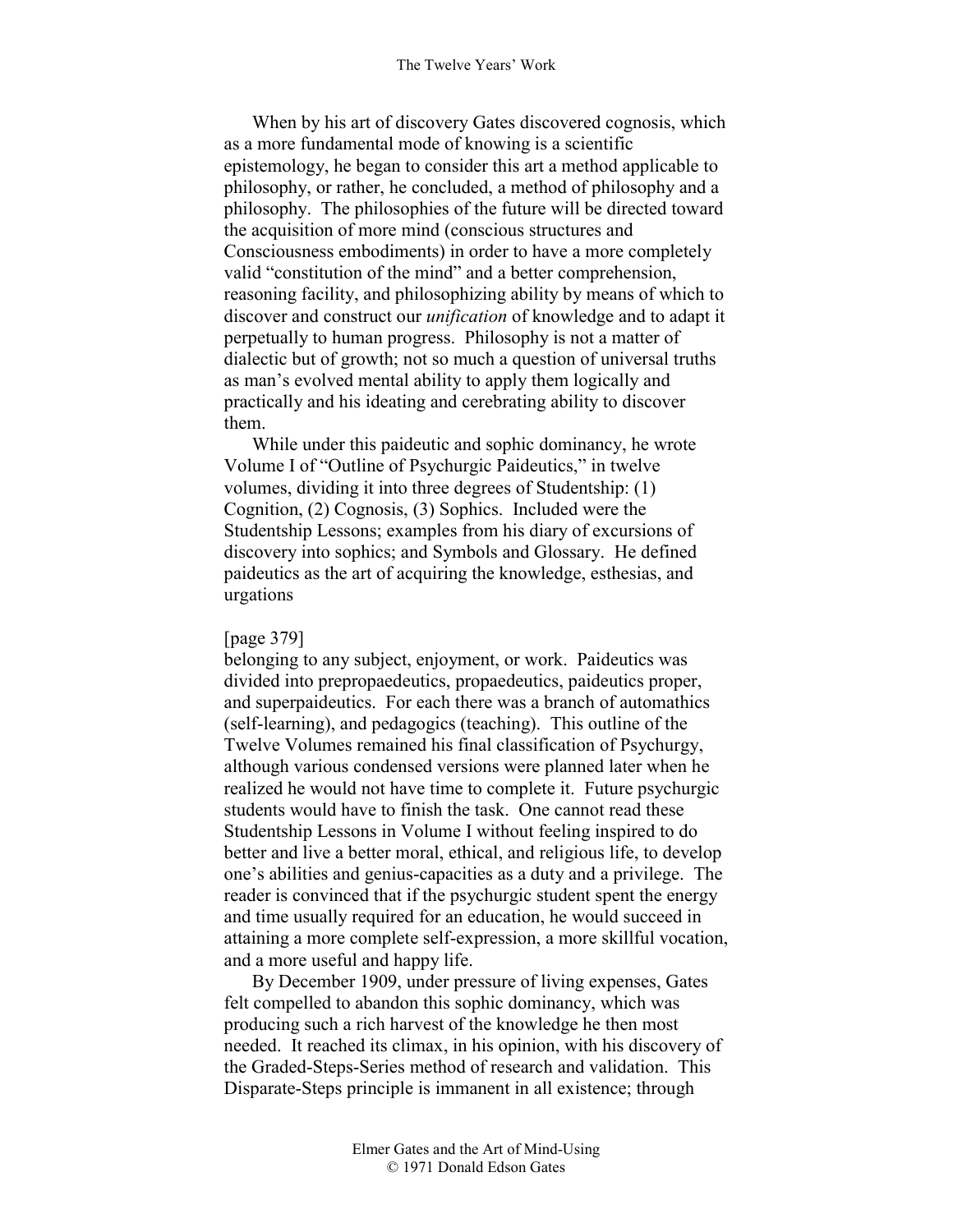every taxis run many series of gradations of steps that become a guide to the validation of the data and a classification of that taxis. Nature is built of *unit wholes* that aggregate into other unit wholes, and these into others in *per saltum* order, giving terraces of properties. This gradation series checks results of all other methods of validation, and puts the finishing touches on the psychotaxic method of validation (which consists in discovering which data have not been inductively derived). It is also a method for discovering.

There was much more to this line of discovery. He now felt eligible to work along these broader lines, and by doing so many new and important insights were opened up to him, thereby establishing him in the Twelve Years' work well toward a permanent solution of all his problems. He expected sooner or later

## [page 380]

to take up his conative problem: the financial, legal, and social establishment of the real and reorganized psychurgic work. If he could take up his livelihood on the same high level, he was sure he could greatly succeed. Maybe he would!

During this month, however, his mind simply shifted to another phase of the dominancy (sophiurgy and telurgy). He incorporated much new material in the manuscript under various subjects. It had become a habit for him to rewrite his first memoranda, hurriedly jotted down, just as soon as his mind stopped bringing forth new ideas for the day, and then, soon after, to rewrite them again so that peculiar phrases and allusions might be understood by others from his standpoint, as well as to fish out certain additional ideas and sidelights. First glimpses, he found, often contained insights and vistas of importance that were apt to be overlooked under the suggestion of the special lines of thought being developed. There did seem to be a letup in his mentation, and he concluded that the dominancy had ended, yet his mind did not drop the subject nor take up any other. In a few days his mind gave evidence by its ideas that it was beginning a possible new dominancy. Would it be the conative one that he so longed to start? The first attempt resulted in the paideutic dominancy, the second in a sophic, and this new one, he hoped, would at last take up the financial problem. But he was not yet to have that satisfaction. Reading the signs, he must first spend time with the larger conative, or telurgic, problem of the world as a whole ("As if it were in more need of help than I," he plaintively wrote.) The problem of he psychurgic work was subordinate to the world problem. Many years before he had resolved to accept for himself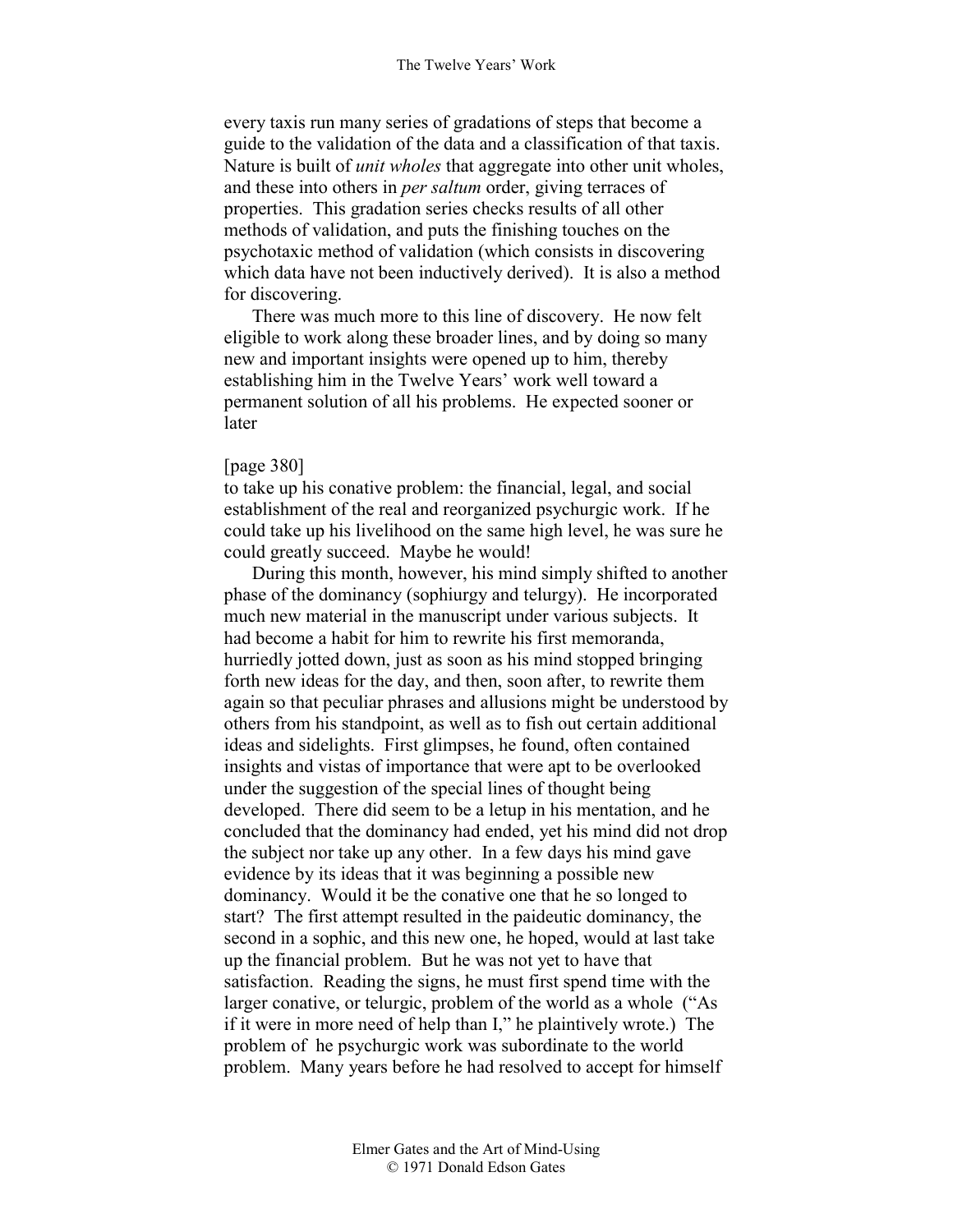#### The Twelve Years' Work

only such results as he could achieve for the world. The whole subject must be studied if he would understand his part.

Telurgy is the art of purpose-doing, of using the Self and Person. One of its basic laws is *specific functioning* of organs (cells, nerves, persons, worlds); each person has a natural place in the world scheme as a whole, just as each cell has its place in an organ; and insofar as he has important functions to fulfill,

## [page 381]

he will have Levels, Uplifts, and Powers as a guide. There are such complementary laws as Mentative Dominancy (a person's genius and social effectiveness increases as his dominancy increases); Psychotaxic Content (his efficiency is directly proportional to the accuracy, normality, and extent of his mental content); Auturgic Dominancy (a person's genius is efficient just to the extent that it is untrammeled); Sociurgic Dominancy (a person's influence on affairs of his time depends largely on the extent to which he organizes others cooperatively). If evaluated incentives guide the followers of these laws, then the doing of the work undertaken will lead to the further revelation they need. The world problem reduces itself to Telurgy—to a psychotaxis of human conation; to a psychurgic division of labor to be done when and where most effective, with the earth and all mankind as the immediate object of its care. The problem is arranging a validated psychotaxis of conations of the *whole* earth and all that is going on in it.

Only by a scientific study of the world's conative problem could he get the data of a whole natural domain of knowledge for a psychotaxis—a whole group of self-related data to which he could apply the newest methods of research and validation. In no other way would the Graded Steps Series be disclosed; otherwise the problem would be hopelessly complex. The new methods resulting from his sophic dominancy were therefore conative, the first new data for his coming dominancy. It was well he had allowed his mind to take its course in sophics instead of his planned one in livelihood.

He was already in the conative dominancy! he exulted.

The world's conative problem is that of the World Process as a whole, every line of conation being a factor in each and every other line. Man's conative problem is only one of the units, and is the *least unit* that can be studied as a psychotaxic whole in starting to study any individual's problem. The world is engaged in a conative struggle—a conatus and a conation; and parallel is a series of geophysical developments. Man himself does not comprise all this: all other living creatures are concerned, as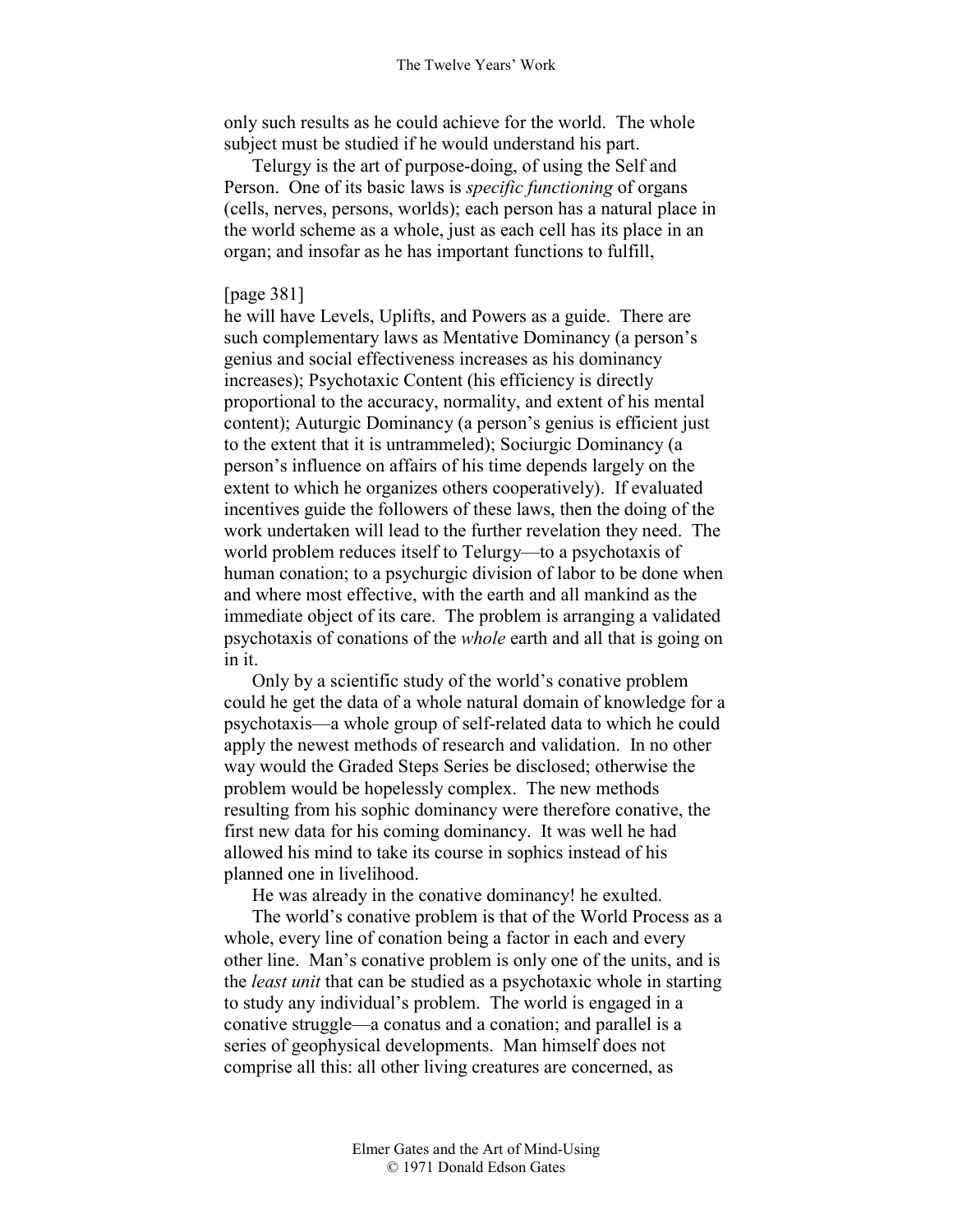## [page 382]

well as all geophysical and astronomical changes. All social units and every kind of human and organic activity, studied in relation to each other and to all *else going on*, is the world's conative problem. And to this Gates addressed himself, calling it the Telurgic Problem because it was no longer a naive struggle for existence but had become a self-conscious and purposeful series of planned actions—a purpose—doing with purposes psychurgically selected.

Every step since the previous May, he now realized, was the shortest course to solution of the livelihood problem, which would not be solved unless the establishment and maintenance of the psychurgic work were also solved, which required that its relation to other institutions be solved, which in turn required that he know the relation of other units to all else going on in the world; that is, psychurgy must handle the problem of the world's telurgy if he were to make a true adjustment of his work to its surroundings and time. This was a *ponderous step*, he remonstrated, in order that he could pay rent and live; but the world had no great interest in his living expenses unless he thereby worked out psychurgy. To do that required a large sum of money, and he must make an adjustment to his time and place. The whole content of psychurgy (all of science, arts, philosophy, and religion) was the first mentative synopsis for the dominancy that would take the first big step to solution of the world's conative problem—the New Telurgy for doing the practical things of everyday life—he concluded.

Out of this will arise the New Sociurgy, which extends its scope beyond the limits of any one race, beyond humanity, beyond even the limits of animal and plant life, to the whole earth and all that is going on in the air, water, and on land. On any lesser terms only a few factors would be considered. The world's conative problem is the only possible big application of sophiurgy.

"Am I happy!" Gates exclaimed. His livelihood problem was transformed, was now an illustrative case of the New Telurgy—the world's telurgy—and his interest in that was immense, more than any other thing. It was for this purpose that psychurgy came

#### [page 383]

into the world, to guide the world's conative efforts. Business, commerce, industry, government, were data in an allcomprehensive science-art and philosophy-religion. "It seems too good to be true," he delightedly wrote; "maybe I am dreaming but that is the meaning of my present step. The mind-process in me has taken a wiser course than I planned." The esthesic problem would be solved with the conative, which is the problem of achieving eunesthesias conatively.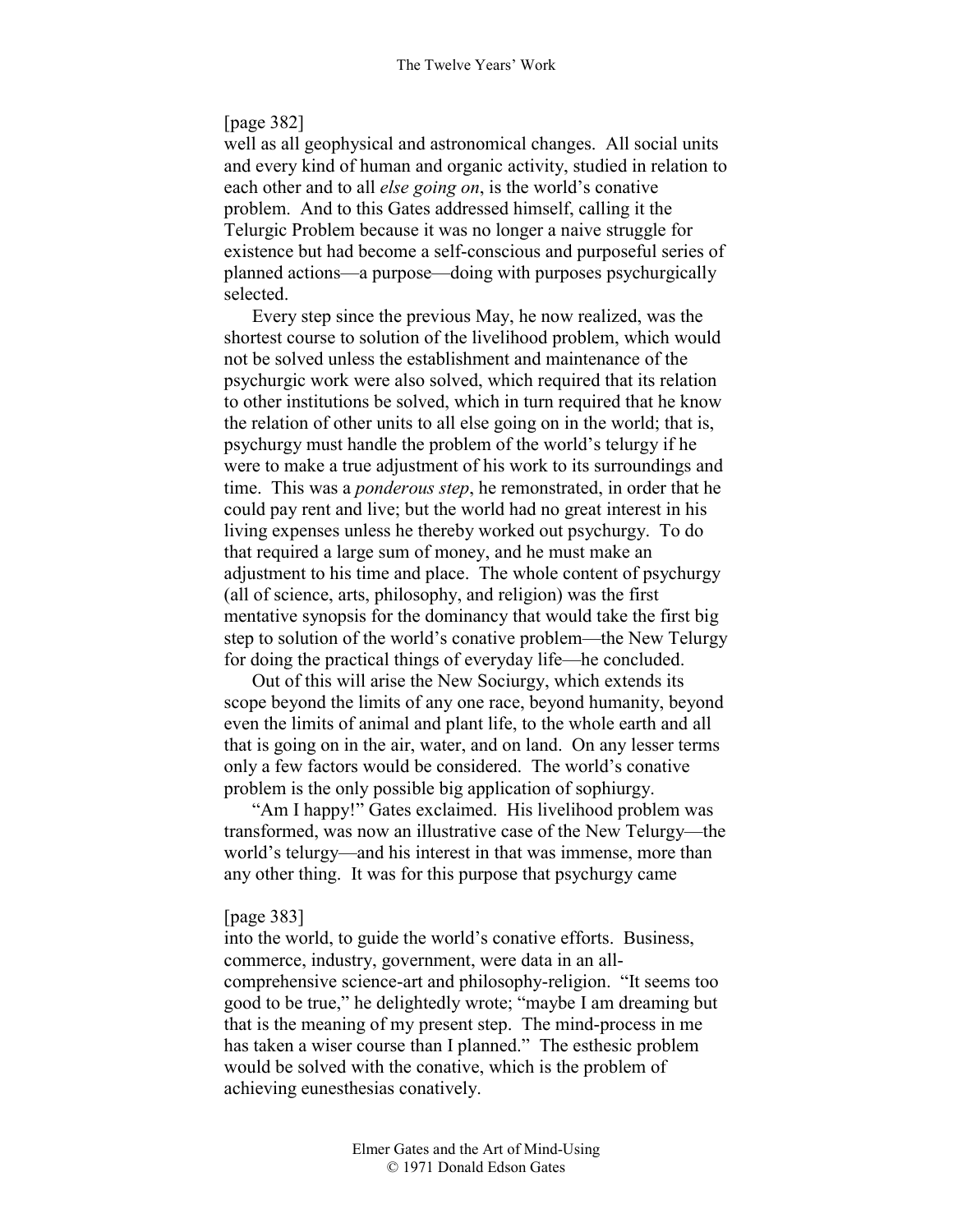He saw that the new psychurgic sociology would comprise the psychologies of *all* creatures and include for the first time the cognostic psychology. Hitherto sociologic treatises, even if they sought to deal with the psychologic aspect, handled it as if man's psychology were the only one concerned. The one main factor of cognocosmos had been omitted. Cognosis is the basis of kinship between creatures, the one and only factor that explicates life. There is *one* Process going on in the world: it is the *growing earth*, and we are not the whole thing. The earth is growing geologically and astronomically and chemically and botanically and zoologically and psychologically and sociologically; and its industries and commerce and government are mere symptoms of the real process, momenta of its expression, and can be understood only in connection with all other things that are going on simultaneously as the earth-process, in a synurgic synthesis. In such a psychotaxis the new method of research and validation will guide to discovery and to plans of conation.

This solution of the world's conative problem, Gates considered fundamental: psychurgy, mind-using and Consciousness-utilizing are the basic conations. But what he was then seeking was the telurgic formulation of psychurgy as applied to such cases as the livelihood of the psychurgic work. He was dominant regarding the scientific data of conation; but after the preliminary steps had been completed, he hoped to get dominant in the actual acts of making money. Psychurgy is the conative art; its principles were to be formulated as applied to the world, to the race, to the country, to the psychurgic work, and finally to

### [page 384]

himself. There was no other way to make a sure and lasting success, of that he was convinced.

He considered the possibility of getting help from higher sources. To attain its esthesias by conation, a creature needs cognition: intellections of its body and environment, and introspection of its inner feelings and states; and by psychurgy a person may learn to discover through cognitive and cognostic knowledge, he may at any time take the *next step in his knowledge* by asking for it in the right and normal way. So far as Gates could find out, this is the *only kind* of help man has ever received "from heaven" by prayer. The price paid for an independent life is that the person must do his own conating and become conscious of its results; but life and consciousness are given him, he conates and achieves esthesias as purposes, and by experience he associates conscious states with things and acts; and thus arises cognitive knowledge as a result of conation for guidance. But the Consciousness by which he does this is cosmic and cognostic, and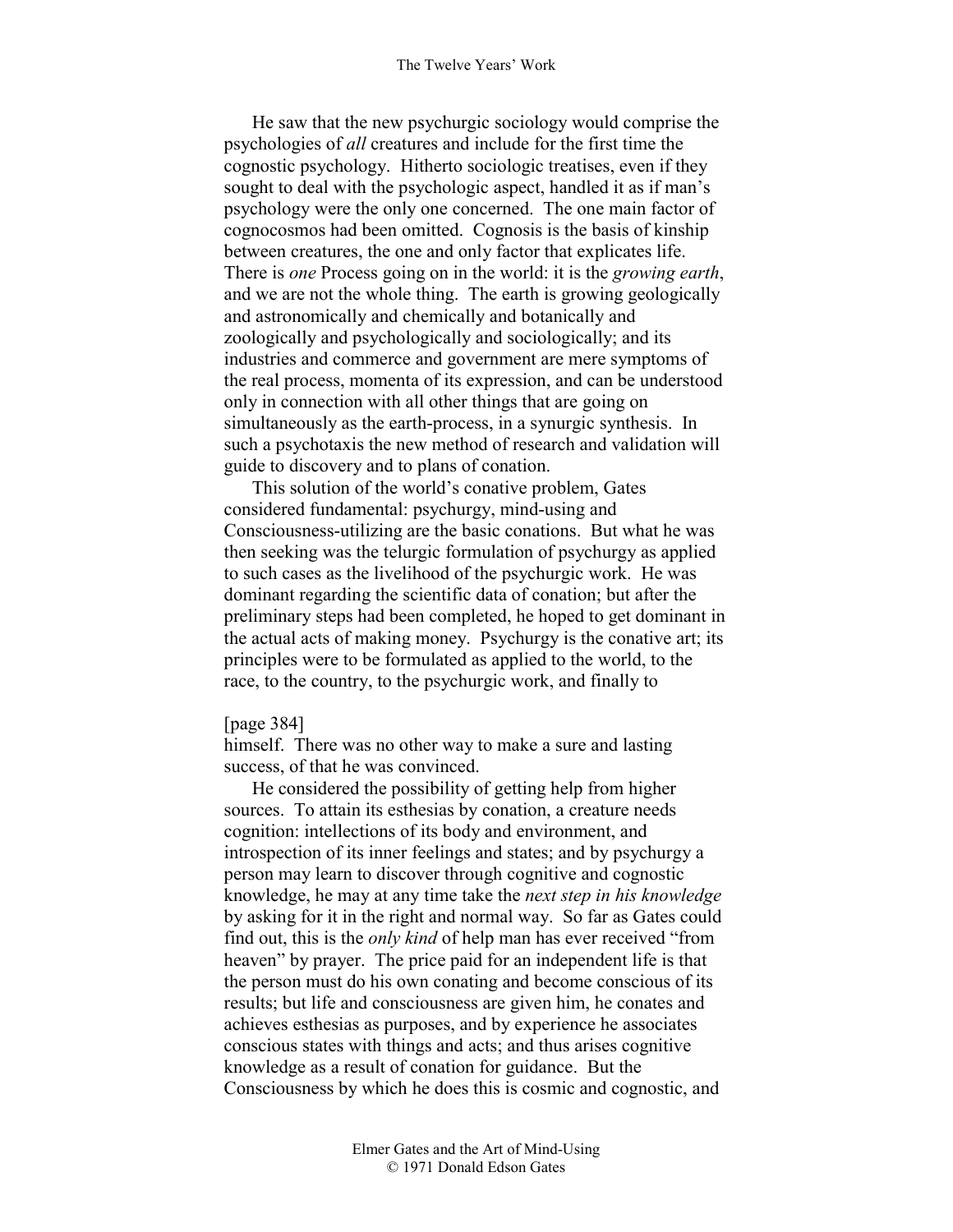he may at any time get more knowledge; it will tell him what to do but will not do it for him. If he asks for more knowledge, he will get it, but he must live that knowledge if he wishes to profit by it through the esthesias attained. Experience is measured not by years but by accumulated and validated facts applied by systematic reflection to a purpose.

The old insights about geniuses as the world's only revelators had enlarged with the new views of telurgy. Any attempt at a partial solution of the world's conative problem that does not make the finding and utilizing of the world's little band of real discoverers and thinkers one of its main problems will not be the best one. Any scheme of reform that does not begin its public work by an organized propagandization of putting the rudiments of the world's true scientific conceptions in the minds of the masses by some proper method of instruction will find that its higher teachings will have nothing to which to appeal except ignorance, superstition, prejudice, theory, belief, and mysticism. If there is not placed in these minds a "seeing-by-wholes"

## [page 385]

conception of the sciences, arts, philosophy and religion, there will be no foundation for insights into psychurgic conceptions. If the masses do not see for themselves that every datum in our modern knowledge has been toilsomely worked out by a few honest and earnest thinkers, without direct help from Bibles and spirits, they will not be prepared to approach the methods by which, alone, true progress may be made.

"How I wish I might have the time immediately to begin another psychurgic excursion into this high and holy sophic dominancy," Gates' diary recorded, "now when I am so filled with enthusiasm. If I could, I would carefully rearrange all the sophic data in the Propaedeutic and in the Twelve Volumes, and psychotaxically classify them. I would put everything else out of mind, retire early, sleep well, get up early, keep in the open air as much as possible, re-function the re-arranged data and perhaps teach them to a pupil. I would *most carefully* classify every detail, and the daily refunctioning would soon beget a central dominancy. Then reconsciousing would in like manner beget a cognostic dominancy of sophiologic data; the daily interest and enjoyment would beget a sophiesic dominancy; and my daily doing of this kind of work for the world's sake would beget a sophiurgic dominancy. A period would soon come when my mind would again be sophically originative, creative, productive, receptive; and many new insights would result. As soon as my mind quit yielding, I would incorporate my new data into a new psychotaxic inventory, re-function it and thereby gain more ideas and insights,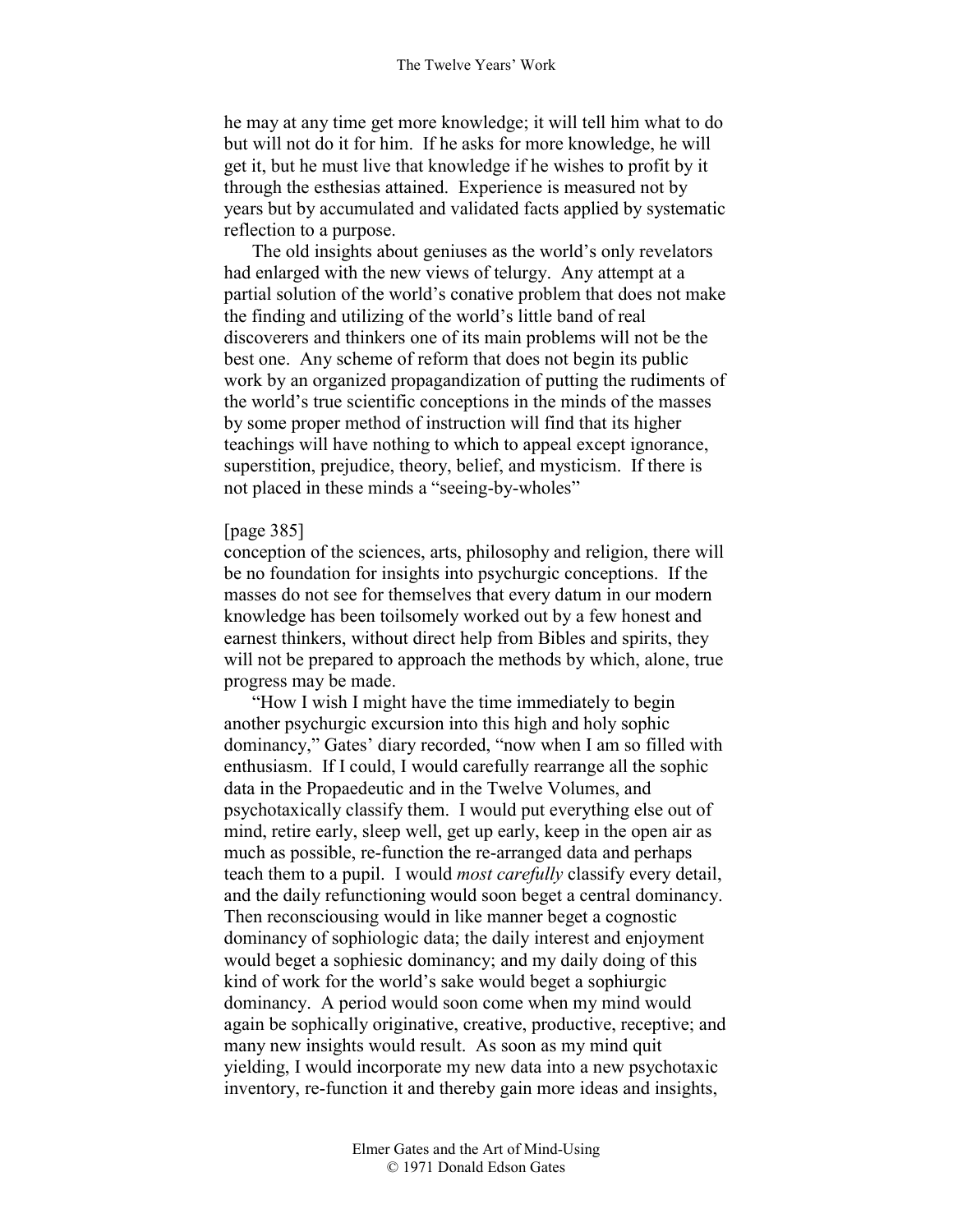and then I would accentuate the mentative process by daily dirigation to the functionally dominant structures and dominant mental content relating to sophiology, and get further ideas and insights. Then after re-arranging my inventory with recent results, I would make a daily introspection of my total mental cognitive content (separating entic and ectic factors) and introspectively dirigate thereto, and thus take my highest cognitive step in sophiology. Finally I would again rearrange my inventory of data into a new mentative synopsis; I would secure ataraxy;

## [page 386]

I would cognose my sophic mental content and isolate the cognocepts from cognicepts and cognispects and then while fully ataraxic and exalted, systematically re-aware that cognostic content, confidently expecting a revelation from the highest source to which I may aspire, expecting a wider view; and perhaps I might find myself on the highest viewpoint, basking for a supreme hour in the radiant splendor of a morning that is always dawning in these world-scanning altitudes; stand for an hour or a year and get a more extensive survey of the paths by which my beloved pupils, with higher powers and wider scope than mine, may stand regnantly efficient on higher levels than I have been able to occupy."

He learned some important lessons from the success of this sophic dominancy. He was greatly stimulated by the concurrent paideutic dominancy. He found that a systematic rearrangement of familiar data and re-functioning for teaching would set up a dominancy on that subject; and that there was no better way to start one than by teaching the subject. His interest in these problems was paramount; it was therefore a natural dominancy along lines of predilective ability. Hence he was not easily distracted, although he had enough provocation to have upset any other effort on almost any other subject; but his goal was so great and his time so short that he dared not be distracted.

During the year 1910 his mind, instead of taking up the much desired conative dominancy of livelihood, merely shifted its interest to another aspect of sophics, the self. He wrote his treatise on Selves, Persons, and Cosms (a cosm may be considered synonymous with organism). On the introductory page, to show the importance long attached to this much misunderstood subject, he set these quotations:

"Reverence Thyself"— Pythagoras "Know Thyself"— Solon "Know Thy Self"— Brihad-Aranyaka Upanishad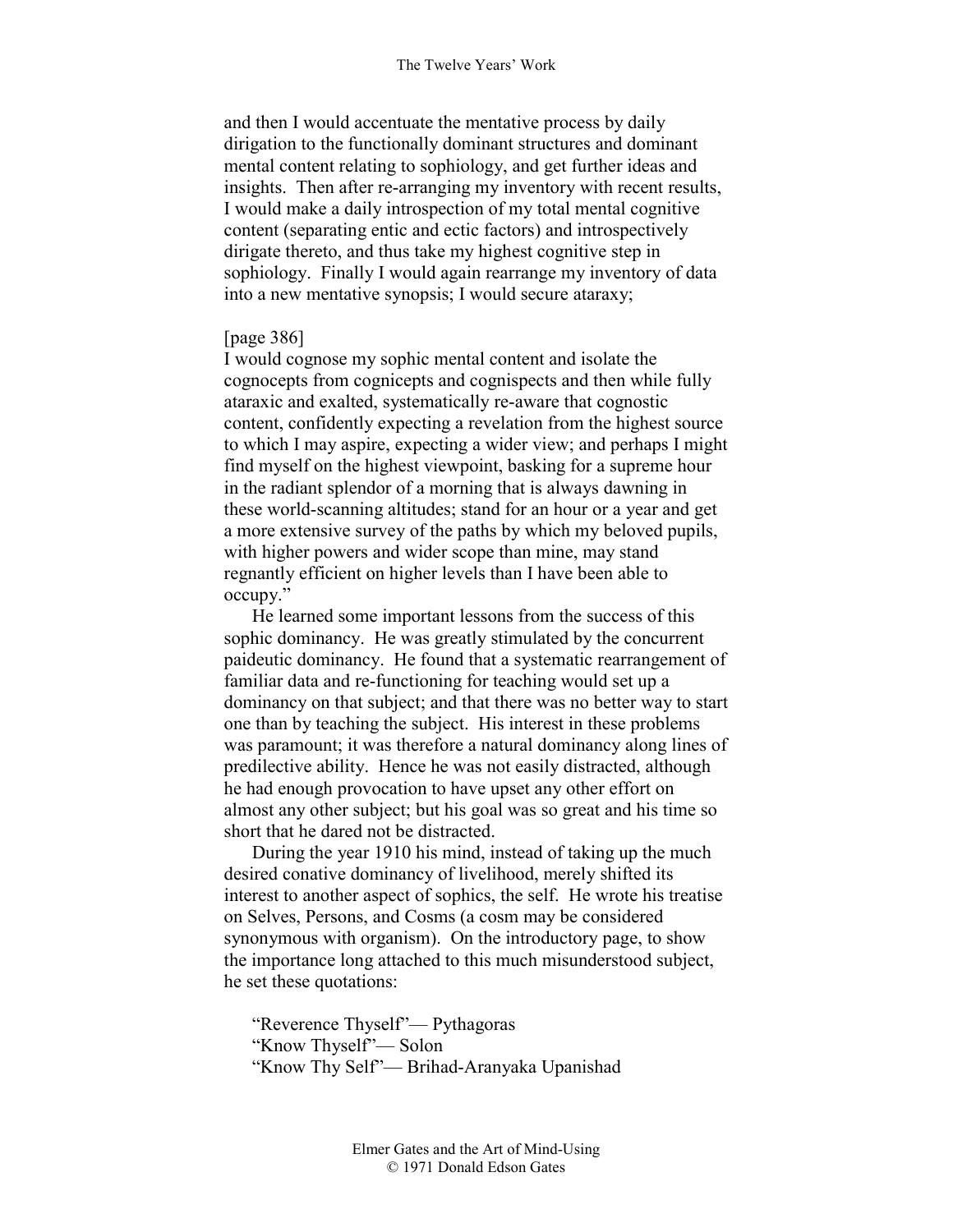"Know and reverence Consciousness, which underlies Self and Person"— Psychurgy

## [page 387]

He called this work Cognitelurgy—the doing portion of cognition. It is the self that does things, using body and mind as a tool to work on the environment to satisfy esthesias. How to perform the necessary acts requires knowledge and skill, and discovery of one's natural purposes. A purpose that is normal to any person cannot be invented, adopted, or forced; it must be found in disposition and predilection.

He had completed his first exposition and turned to improving its terminology, but his mind disapproved of this rewriting because, he assumed, his attention should have been devoted to his livelihood. It made him nervous "to sit and see his mind bringing forth another brood of mental children" when prudence required it make a living. Even then in parturient throes of originative mentation, he attained in an hour important new insights and discoveries requiring the reorganization and rewriting of the entire volume. He was now able to recast it from a higher level and a more paideutic standpoint. The subject had grown so much greater that he could not do otherwise than devote his entire workday to its completion regardless of money matters. These discoveries not only required rearrangement and additions but transfigured it to form the framework for a better exposition of all the Twelve Volumes—"they will rewrite psychurgy," he wrote with delight. Before he knew these new laws, there were a number of seemingly insolvable dilemmas, incongruities, and hiatuses in the book. "I do not know how many have been removed," he noted excitedly, "but as far as I have had time to think over hurriedly the subjects of psychurgy, I find that all of these difficulties 'have folded their tents like the Arabs and as silently stolen away'!" His exposition of cognistics, cognostics, and sophics would center upon these new laws and be quite largely summed up in them.

"These are examples of the great laws of Universal Telurgy," he continued, "this day revealed to me, and with a knowledge that still further revelations are awaiting. I am grateful. The joy of this occasion is entirely beyond my cognitive expression. There is a satisfaction in doing this work that transcends all cognitive

## [page 388]

satisfaction. Again and again I have refrained from mentioning this joyous happiness that is mine almost every morning that I begin my mentative work, and often during the day—especially for half an hour after I begin my writing out of my Message. This satisfaction is the completest, the Approvals are the most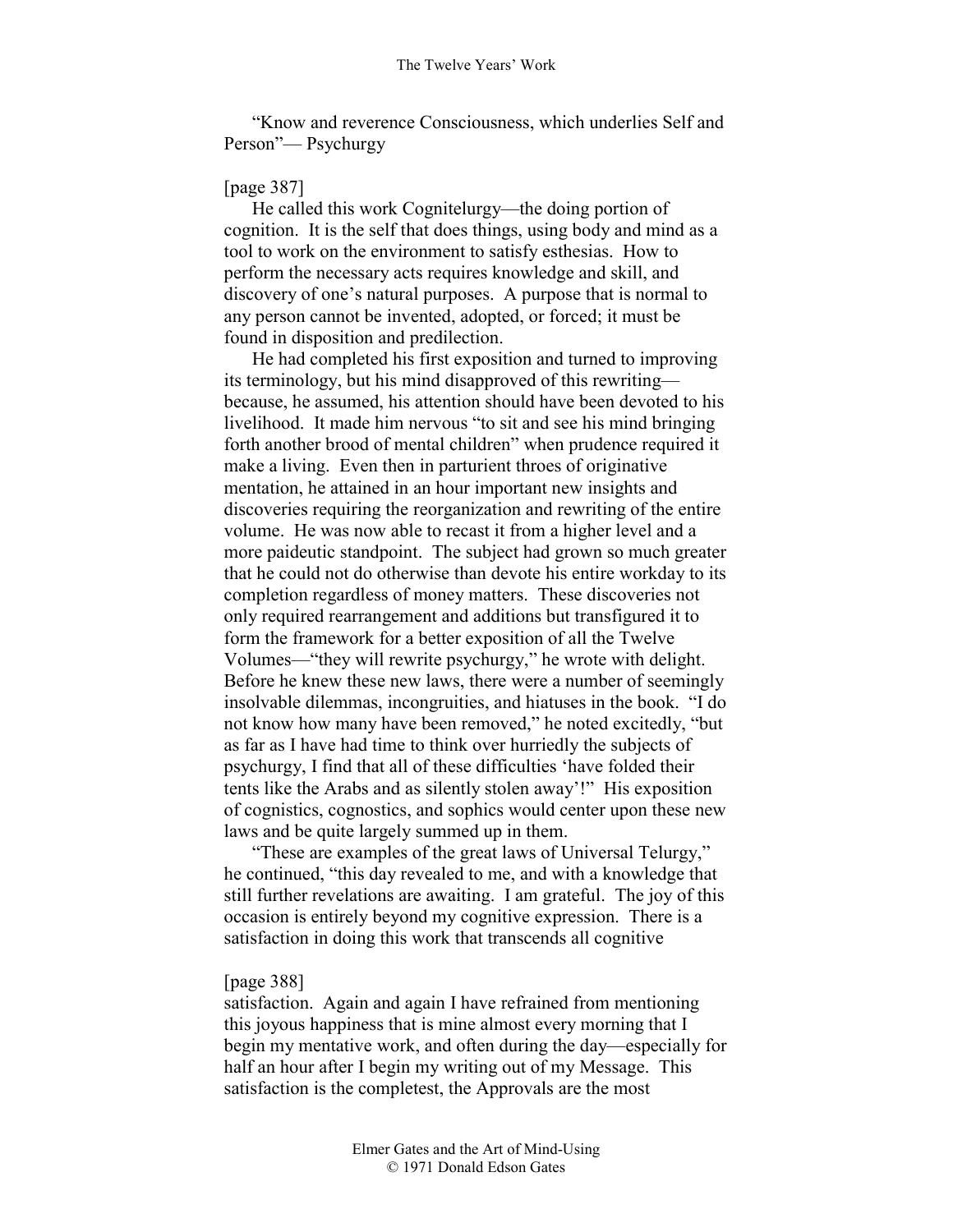unqualifiedly approving of any experience of my life. My work must be promotive of life—it must be well for me to do this, to give such supreme joy.

"Do not give any mystical interpretation to the account of how these discoveries were made," he warned, "for I have not dwelt upon the dominancy of invention-discovery which I created in my mind. These laws were discovered because I had scientifically regulated the conscious processes by which the data in my mind were generalized and by which my mind naturally took the next steps in its insights and uplifts. The exhilaration of the dominancy placed me on a little higher Plane; the functional intensity of my mind's predilection admitted me to a new height of introspective and cognostic experience. These coupled with what I already knew, when handled by the intellective processes of analysis and synthesis, constitute new knowledge for me. Moreover, my mind is reciprocally an organ in the organism of the larger cosmos."

Cognition cannot be understood by cognition alone, he emphasized, otherwise the great thinkers would long ago have understood it. Cognition must be looked down upon from a higher level of knowing, for such is the law of insights. By means of cognosis, cognition can be understood. Likewise cognosis is essential to an understanding of selfhood, because, he found, the real self dwells entirely outside the domain of cognition; to know what cognition is and what the self is, cognosis must first be experienced. By cognosing he discovered that it is the nature of Consciousness per se to be self-active, and therefore it is the real self. It is fundamentally urgative. One will know all this directly and immediately and indubitably by cognosis. When the cognitive selfhood is understood, then and not before can the

### [page 389]

cognitive body and mind and personhood be understood, and then a cognitive cosm will be comprehensible. When by a similar procedure the pupil understands the cognostic Self in relation to its Person and Mind and Environment and Cosm, then Telurgy will begin to be seen in its true light.

"The center and circumference of psychurgy is telurgy. Of what use is it? In achieving happy esthesias," Gates wrote. "Happiness does not consist in *owning* this or that valuable or beautiful thing, or in having this or that friendship or love; it does not consist in wealth or fame—it comes primarily from the use you make of these things *as means for fulfilling* your predilective place in the part of the world to which you belong; in doing your organic part of the work of the World-Process by means of these things. That they make you happy is a *normal incident* of that use."